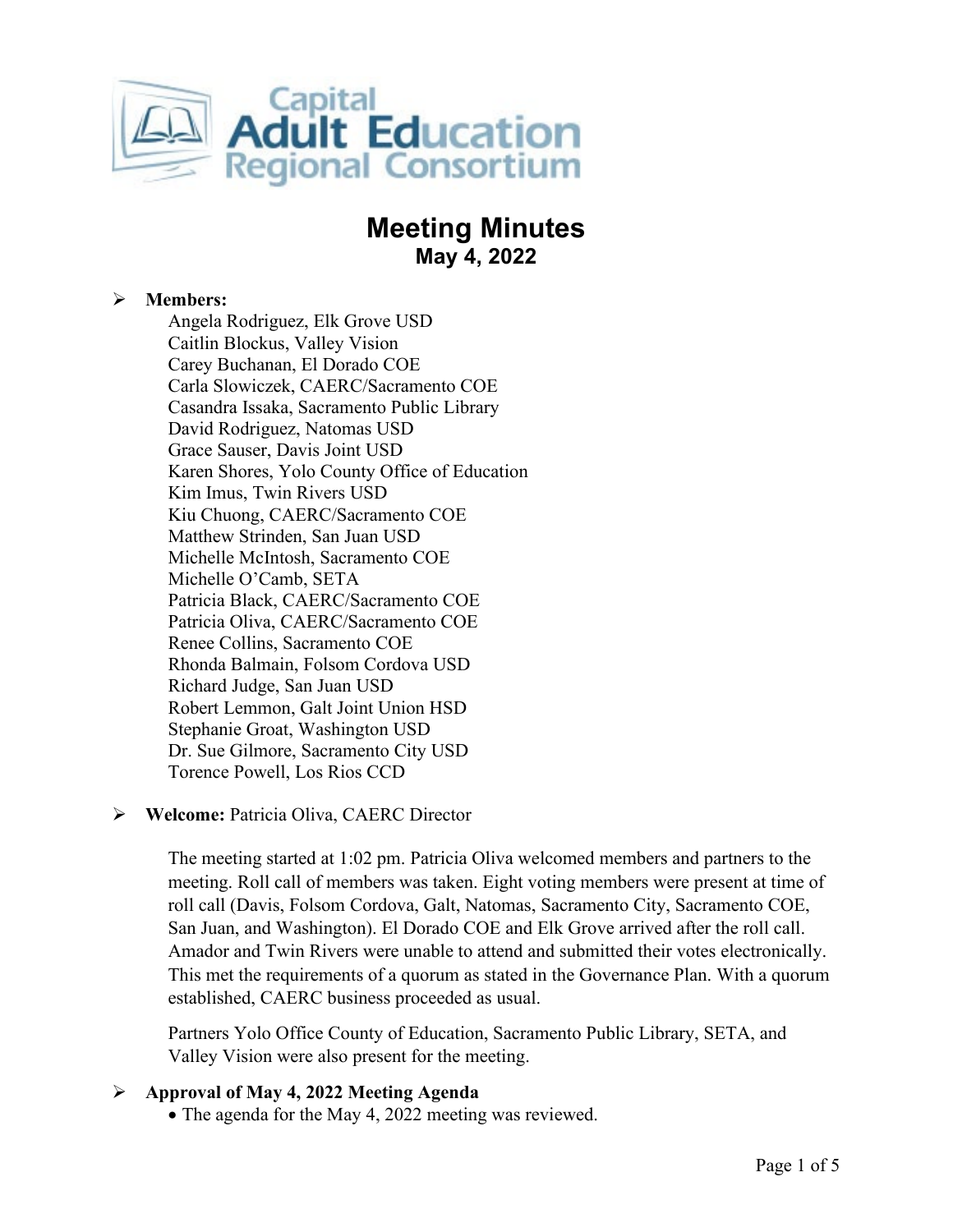• On a motion by Sue Gilmore and seconded by David Rodriguez the May 4, 2022 agenda was approved (12 in favor, 0 against). [Amador and Twin Rivers submitted their vote electronically in favor of approving the agenda.]

# **Approval of April 6, 2022 Meeting Minutes**

- Minutes from the April 6, 2022 Consortium meeting were reviewed.
- On a motion by Sue Gilmore and seconded by Richard Judge, the April 6, 2022 minutes were approved (12 in favor, 0 against). [Amador and Twin Rivers submitted their vote electronically in favor of approving the minutes.]
- Approved April 6, 2022 minutes will be posted on the CAERC website at www.caerc.org

# **California Adult Education Program Updates and Deliverables**

- June 1,  $2022 20/21$  and  $21/22$  Member expense report due in NOVA (Q3)
- June 20, 2022 CAEP 2022-25 Three-year plan due
- June 30, 2022 20/21 and 21/22 Member expense report certified by consortia in  $NOVA (Q3)$
- June 30, 2022 End of Q4

# **Select Topics**

#### **CAEP 2022-25 Three-Year Plan is Ready to Approve by the Consortium**

- From October 2021 through March 2022, consortium members met regularly to assess data and program quality. Members rated the consortium's progress across five quality indicators and additional sub-indicators on a scale of 1-5, with 5 being the highest. The result for capacity, 4.40, demonstrates confidence in CAERC's ability to enable collaborations and professional development opportunities across the consortium. CAERC's ability to connect with and engage prospective students from high-need communities while demonstrating a "no wrong door approach" was rated as a 4.0 out of 5.0, signaling that the consortium meets community needs. Areas of growth were identified for the indicators Entry, Progress, and Transitions, with results ranging from 3.60 to 3.87 out of 5.0. The results demonstrate that members identified these as opportunities to reassess current goals, determine gaps, and analyze and adopt best practices.
- As the region recovers from the COVID-19 pandemic, student enrollment recovery and outreach have become a priority for members across the consortium. In program year (PY) 19-20, CAERC members served 9,334 adult learners, and in PY 20-21, the number dropped to 5,519. However, as of today, CAERC members have served 6,418 adult learners - signifying enrollment recovery and increasing interest in regional adult education programs. The consortium is confident that the total number of adults served will increase further by the end of this program year.
- CAERC's number of adults served in ESL has increased by thirty-six percent, from 2,293 in PY 20-21 to 3,129 (as of April 26, 2022). The number of adults served in ABE/ASE and CTE programs has caught up with and slightly surpassed the number of adults served in the previous year. The data for Adults with Disabilities has remained consistent over the last three years, with enrollments varying slightly from year to year.
- During the 2020-21 program year, 95% of adult education students were identified as having at least one barrier to employment. The top three barriers to employment identified were English Language Learner, Low Income, and Low Levels of Literacy.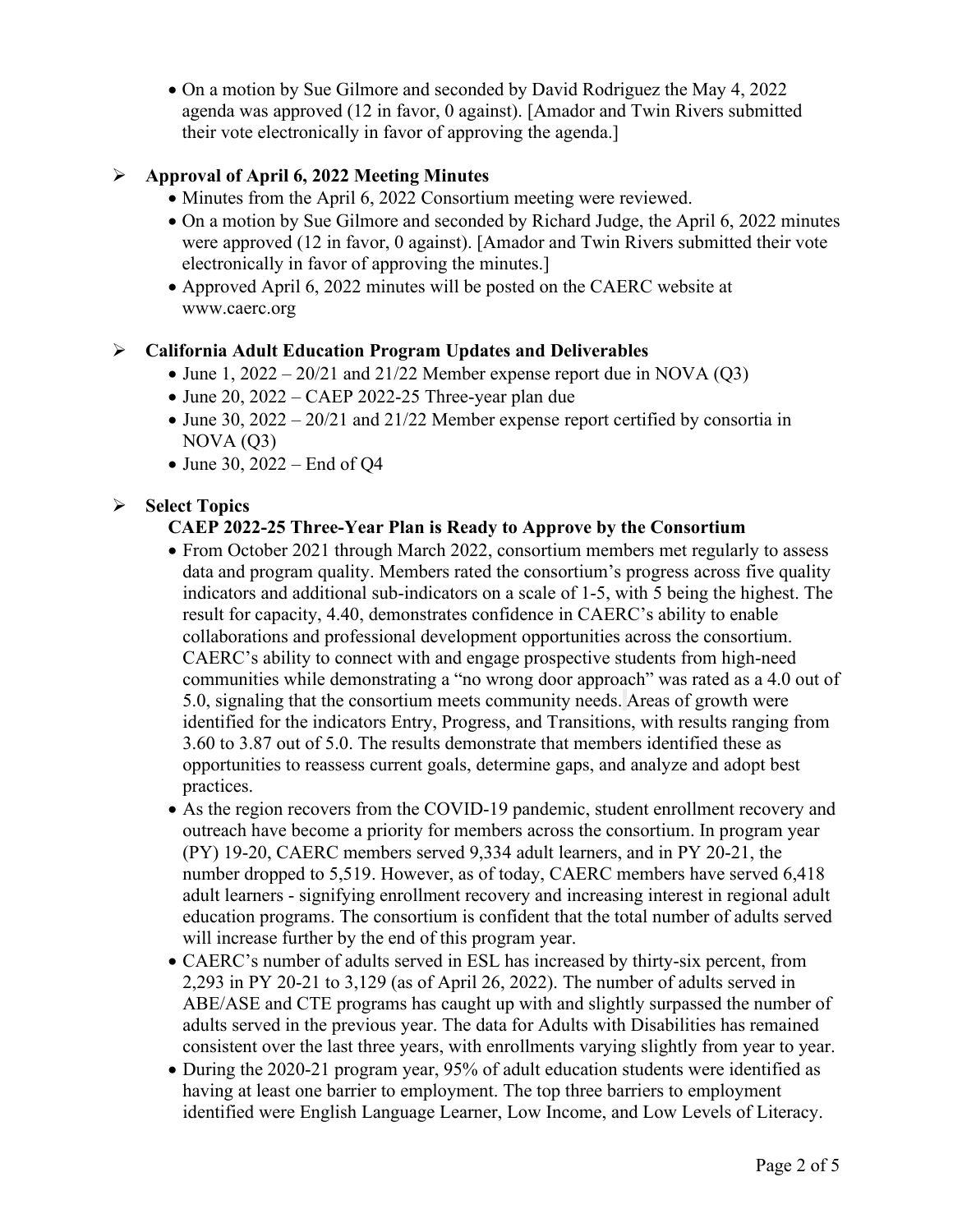These struggling residents are disproportionately people of color and individuals with lower levels of education and or limited English proficiency. CAERC members agreed to focus on these three barriers to guide the development of the consortium's regional priorities, strategies, activities, and outcomes.

- The Three-Year Plan focuses on three objectives: addressing educational needs, integration of services and transitions, and effectiveness of services.
- On a motion by Sue Gilmore and seconded by Carey Buchanan, the [CAERC Three-](https://scoenet.sharepoint.com/:b:/g/Departments/CAERC/EREaCdujbrVJr7J_rMSVL_IB99cVaRZ-gcl90UXkribNig?e=CGatBH)[Year Plan](https://scoenet.sharepoint.com/:b:/g/Departments/CAERC/EREaCdujbrVJr7J_rMSVL_IB99cVaRZ-gcl90UXkribNig?e=CGatBH) was approved (12 in favor, 0 against). [Amador and Twin Rivers submitted their vote electronically in favor of approving the CAERC Three-Year Plan.]
- The approved Three-Year Plan will be submitted to NOVA and members will receive an e-mail to approve it there.

#### **Graduation Plans**

- Los Rios Community College graduations will be in-person on Wednesday, May 18th at 6pm at each college.
- Washington will host an in-person graduation at the Crest Theatre on May  $31<sup>st</sup>$  at 7pm.
- San Juan will host an in-person graduation at the Citrus Heights Community Center on June 8<sup>th</sup> at 7pm. They are planning to hold a live-stream on Facebook for those that can't attend.
- Sacramento City's graduation will be in-person at Charles A. Jones Career and Education Center on June 21<sup>st</sup> at 5pm.
- Elk Grove's graduation will be in-person at Sheldon Performing Arts Center on June  $2<sup>nd</sup>$  at 5:30pm.
- El Dorado COE's graduation will be in-person at their alternative school campus on May 26<sup>th</sup> 1:30pm. Their Southlake Tahoe campus will hold an in-person graduation at South Tahoe High School on June  $17<sup>th</sup>$  at 10am.
- Folsom Cordova's graduation will be in-person at the Cordova High School Performing Arts Theatre on May  $24<sup>th</sup>$  at 6pm.
- Natomas's graduation will be in-person. As in years past their adult education students will graduate with their high school students. It will be held at Discovery High School on May  $25<sup>th</sup>$  at 6pm.
- Galt does not have a formal graduation ceremony. They've been awarding their diplomas approximately every 2 months at their board meetings.
- Davis's plan is to hold an in-person graduation on June  $7<sup>th</sup>$  at 6pm, but they are not sure if they will have enough graduates to host a ceremony.
- Twin Rivers will host an in-person graduation at Foothill High School on June  $2<sup>nd</sup>$  at 9:00am.

# **Member News, Updates, and Challenges**

- Patricia Oliva shared that OTAN has an opening for Coordinator, OTAN Distance Learning Projects. The application deadline is May 20, 2022. Renee Collins added that this position is replacing Penny Pearson who will be retiring.
- Patricia also reminded members that the May Data and Accountability meeting was moved from Thursday, May 19<sup>th</sup> to Tuesday, May  $17<sup>th</sup>$  from 1pm-4pm. It will be inperson at the SCOE Conference Center and facilitated by Jay Wright from CASAS.
- David Rodriguez shared that it's been a struggle to hire and bring back teachers this year at Natomas. He also shared that Natomas Adult School will offer a cosmetology class in the 2023-24 school year but will be offered to their high school students in the 2022-23 school year.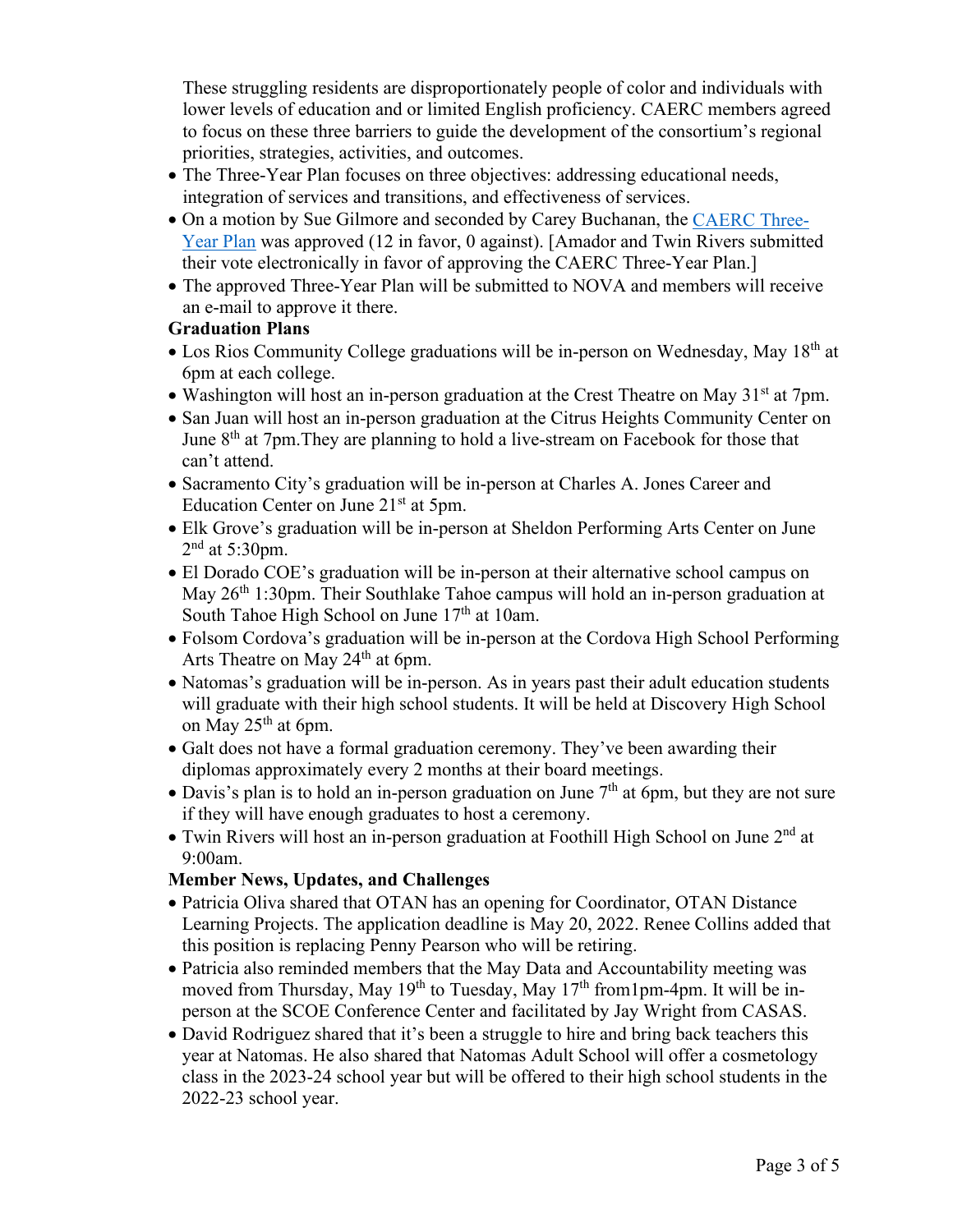- Patricia Oliva asked Richard Judge how their marketing campaign is going. He shared it's going ok so far. There are plans for someone to fly out and take pictures of their campus and classrooms to use for marketing on their social media accounts. Their campaign hasn't gone live yet but will hopefully go live in the next few weeks.
- Renee Collins shared that OTAN has been working with numerous advisors throughout the state on a Digital Learning Guidance Project. This will be published on the OTAN website this summer.
- Grace Sauser shared that there having problems with getting their CNA program up and running. She's working with the district on making changes to the teaching position that would help this program run smoothly.
- Casandra Issaka shared that the [Sacramento Public Library](https://www.saclibrary.org/Education/Adult-Education) branches are starting to offer in-person tutoring again. They are looking for student referrals for the tutors they currently have.
- Michelle O'Camb shared that they are still in the process of recruiting for an executive director at SETA. They are considering closing the Franklin Job Center. They have another location off of Florin Road that will be leased by Highlands Charter School and they will be a partner at that site.

# **Upcoming Meetings and Events**

- [CCAE State Conference,](https://www.ccaestate.org/conference-2022.html) May 5-7, 2022, Hollywood, CA
- [CASAS Summer Institute,](https://www.casas.org/training-and-support/SI/prepare-for-2022) June 14-16, 2022, San Diego, CA
- [CAEP TAP Webinars:](https://caladulted.org/Events)
	- $\checkmark$  Adult Education Pipeline Data for Continuous Improvement and Three-Year [Planning,](https://register.caladulted.org/Home/EventDetail/539) May 10, 2022, 12:00pm – 1:30pm
	- [Adult Education Pathways Through Education to Workforce: Building](https://register.caladulted.org/Home/EventDetail/538)  [Informed Career Pathways,](https://register.caladulted.org/Home/EventDetail/538) June 9, 2022, 12:00pm – 1:30pm
	- $\checkmark$  [Canvas Projection Expansion Learn about the CDLC and All the Benefits,](https://register.caladulted.org/Home/EventDetail/542) June 21, 2022, 12:00pm – 1:00pm

# **Upcoming CAERC Meetings**

- CAERC Budget Meeting #4, Friday, May 13, 2022, 1:00pm 2:30pm, Online
- CAERC Director's Workgroup, Friday, May 13, 2022, 2:30pm 4:00pm, Online
- CAERC Data & Accountability Workgroup Meeting, Thursday, May 19, 2022, 1:00pm – 3:30pm, Online
- CAERC Network of Transition Navigators, Friday, May 20, 2022, 10:00am 12:00pm, Online
- CAERC Business Meeting, Wednesday, June 1, 2022, 1:00pm 2:00pm, Online
- CAERC Working Meeting, Wednesday, June 1, 2022, 2:00pm 3:30pm, Online
- CAERC TBD, Friday, June 10, 2022, 1:00pm 2:30pm, Online
- CAERC Director's Workgroup, Friday, June 10, 2022, 2:30pm 4:00pm, Online

# **Other Items for Discussion or Distribution**

• There were not items for discussion or distribution.

#### **Public Comments**

- There were no public comments.
- **Adjournment**